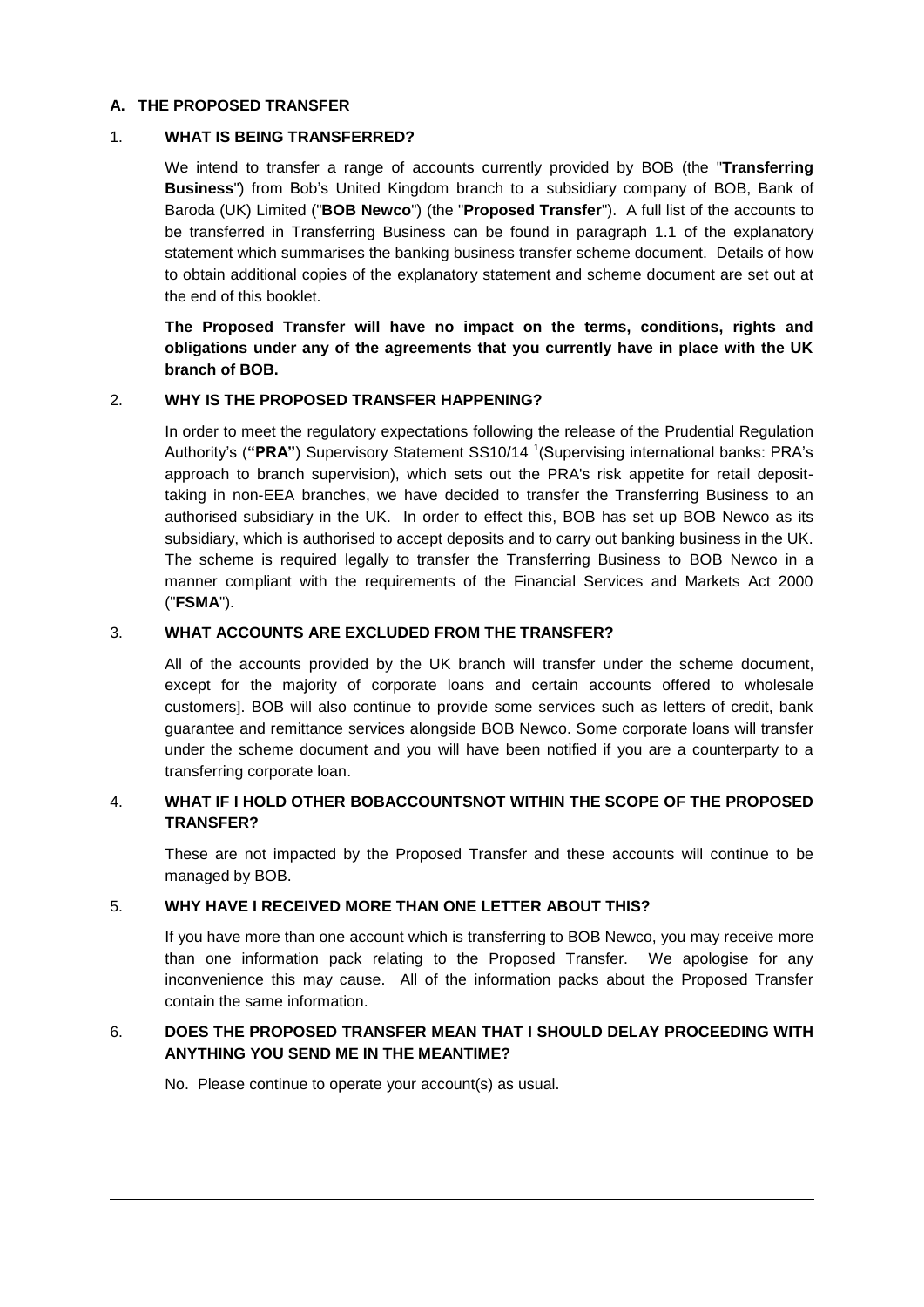# 7. **IS THERE ANYTHING I SHOULD DO ABOUT THE PROPOSED TRANSFER OR ABOUT ACCOUNT(S) I HOLD WITH BOB?**

No. There is nothing that you need to do. All our accounts continue operating as usual. This information pack and other communication in relation to the Proposed Transfer is for your information only and to explain to you your right to request more information or to object to our proposal. However, your SWIFT number will change and IBAN remains the same as result of the Proposed Transfer. BOB will notify you of the new SWIFT number in due course. Please note that SWIFT/IBAN details are required for accepting payments from outside UK. Although you will need to use your new SWIFT Code and the IBAN number from the effective date, we will have transition arrangements in place for a further six months, so even if you use your old SWIFT/IBAN numbers, it will still be processed into your account.

# **B. HOW WILL THE PROPOSED TRANSFER AFFECT ME**

# **PART ONE: CHANGES AFFECTING ALL CUSTOMERS**

# 8. **WILL THE PROPOSED TRANSFER DISADVANTAGE ME IN ANY WAY?**

No. Other than the name of your bank changing to Bank of Baroda (UK) Limited, there will be no material changes as a result of the Proposed Transfer. Accordingly, we do not believe that you will be adversely affected.

# 9. **HOW ARE MY INTERESTS BEING PROTECTED?**

We are taking all the steps we believe to be necessary to ensure that the interests of our customers are not adversely affected by the Proposed Transfer. In any event, the Proposed Transfer is subject to the approval of the court. The PRA has approved BOB Newco's application to become an authorised person under FSMA, with permission to carry out the regulated activities necessary to operate the Transferring Business.

The Proposed Transfer will not affect any of your rights under any of the agreements that you currently have in place with the UK branch of BOB.

### 10. **WILL THE PROPOSED TRANSFER COST ME ANYTHING?**

No. All costs and expenses incurred in connection with the Proposed Transfer (including legal fees) will be borne by BOB or BOB Newco. No customer of BOB or BOB Newco will incur any charges relating to the Proposed Transfer.

# 11. **WILL THERE BE ANY CHANGES TO MY TERMS AND CONDITIONS?**

No. No changes will be made to the terms and conditions of your existing account(s) (including remittance services to India) as a result of the Proposed Transfer. The only change is that from the effective date, any references in your terms and conditions to Bank of Baroda' will change to 'Bank of Baroda (UK)Limited'. If you have a mortgage where the interest rate is variable or is linked in some way to a variable rate (either our Standard Variable Rate or the Bank of England Base Rate), then in accordance with your existing mortgage conditions, these interest rates may vary from time to time in line with any changes to our Standard Variable Rate or the Bank of England Base Rate. If your mortgage transfers, BOB Newco will be responsible for the management of any changes to variable interest rates either due to a change in the Bank of England Base Rate, or a decision by BOB Newco to vary its Standard Variable Rate.

## 12. **WILL THERE BE ANY CHANGES TO BRANCH ACCESS?**

No, there will be no changes to branch access.

### 13. **SET-OFF RIGHTS**

13.1 For some of the transferring accounts the existing terms and conditions provide a right of setoff to BOB. This means that BOB may deduct what you owe to BOB (as part of your loan arrangement with BOB) from what BOB owes to you (as part of your savings account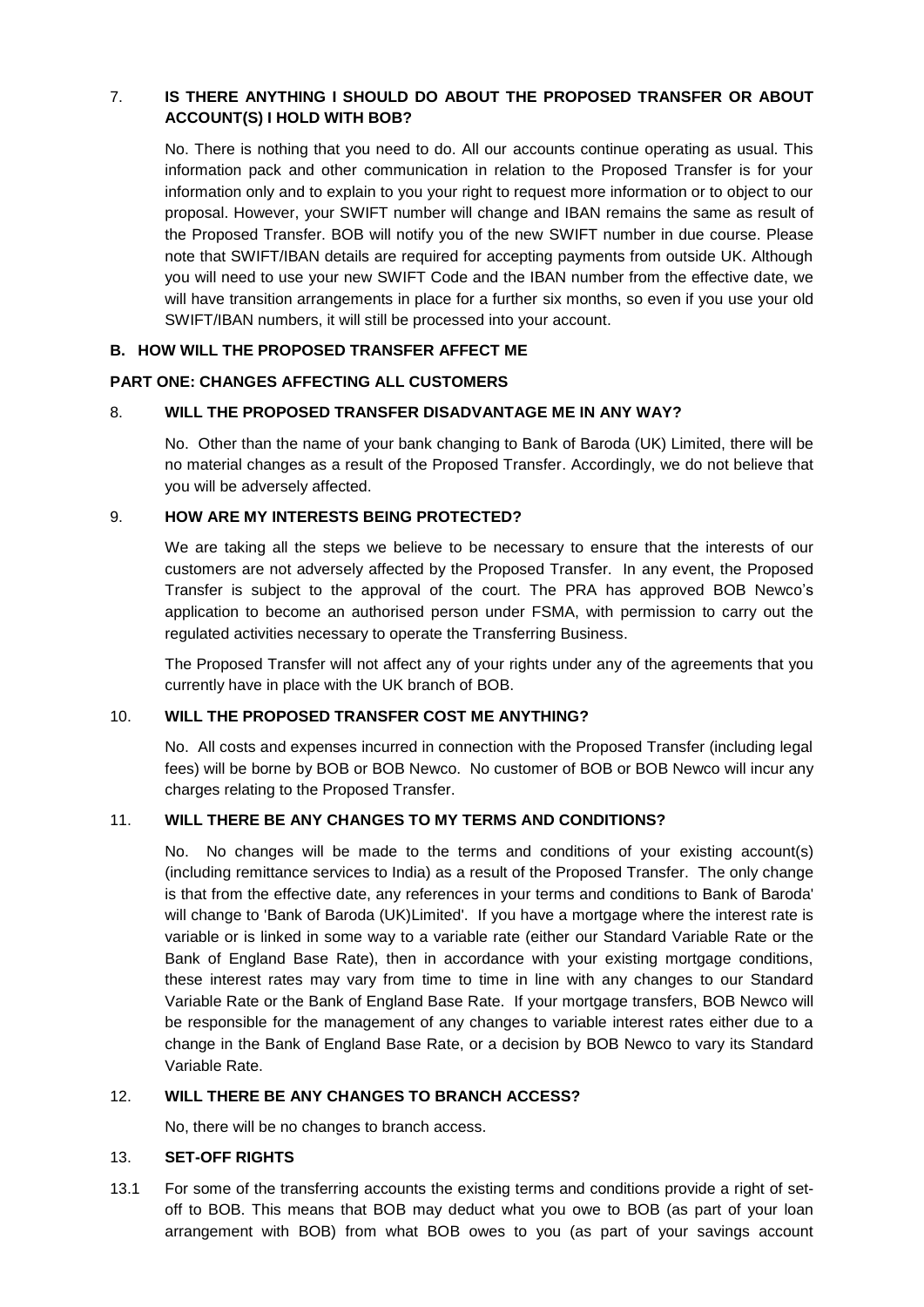arrangement with BOB, as an example). Following the Proposed Transfer, the same right of set-off may be enjoyed by BOB Newco provided that your relevant loans, accounts or mortgages have transferred to BOB Newco and are held in the same name.

13.2 Please note that where there was a right of set-off in respect of deposit accounts and loans which you held with BOB prior to the Proposed Transfer, such right of set-off will continue even in the situation where your deposit is transferred to BOB Newco while the loan remains with BOB.

Part two: changes applying only to certain types of accounts

# 14. **EFFECT ON MORTGAGE, LOAN OR OVERDRAFT CUSTOMERS: INTEREST RATES**

The Proposed Transfer does not involve any changes to the interest rates. However, please note that any reference to BOB's variable rate of interest will be deemed to be a reference to the variable rate of BOB Newco such that BOB Newco will be free to vary the rate of interest from time to time in accordance with the terms and conditions that apply to any transferred loan, account or mortgage.

# 15. **EFFECT ON DEPOSIT, SAVINGS AND CURRENT ACCOUNT CUSTOMERS**

- 15.1 If you have a savings account, a deposit account or a current account with BOB, your account balances are presently protected under the UK Financial Services Compensation Scheme ("**FSCS**") up to a limit of £85,000 provided that you satisfy the eligibility criteria stipulated by the FSCS rules (for more information about the FSCS, please refer to section 15.4 below). Following the effective date, your account balances held with BOB Newco will continue to be protected under the FSCS up to the same limit set out above. **There will therefore be no changes to the level of protection your eligible deposits enjoy**.
- 15.2 If you are concerned at all about the deposit protection arrangements that will apply to your account(s) following the Proposed Transfer, please contact us using any of the methods set out at the end of this information pack, and a member of our team will be happy to assist you.
- 15.3 In accordance with the requirement contained in section 19.1 of the PRA rulebook on Deposit Protection, we are providing you with at least one month's notice prior to the Proposed Transfer. In any event, you have the right to withdraw (or transfer to any other bank) any of your deposit amounts over and above the FSCS limits, without incurring any penalty, during a period of three months from the date of this letter. For avoidance of doubt, such amount may also include any accrued interest or benefits.

### 16. **EFFECT ON FSCS DEPOSIT PROTECTION**

16.1 The FSCS is a statutory fund for customers of UK financial services firms which are in default (e.g. if a firm is unable, or likely to be unable, to pay claims against it, has stopped trading and has insufficient assets to meet claims, or is insolvent). In such circumstances, the FSCS will provide protection to eligible depositors by allowing them to recover a proportion of their savings which are held with each defaulting firm. Broadly, the FSCS will pay compensation up to a limit of £85,000 held with the defaulting firm. This compensation limit applies to the total value of deposits held with the defaulting firm, rather than to each individual deposit. In the case of a joint account held by two people, the FSCS will protect up to £85,000 in respect of each account holder, meaning the joint account will be covered up to a limit of £170,000. Details of eligibility under the FSCS rules may be obtained from the FSCS website at [www.fscs.org.uk.](http://www.fscs.org.uk/)

### 17. **EFFECT ONCHEQUE BOOK AND DIRECT DEBITS AND STANDING ORDERS**

17.1 You can continue to use your current cheque book until it is finished. BOB Newco will honour all cheques that are properly drawn provided you remain within any credit limits agreed between us and within the terms and conditions applying to your account(s) with us. When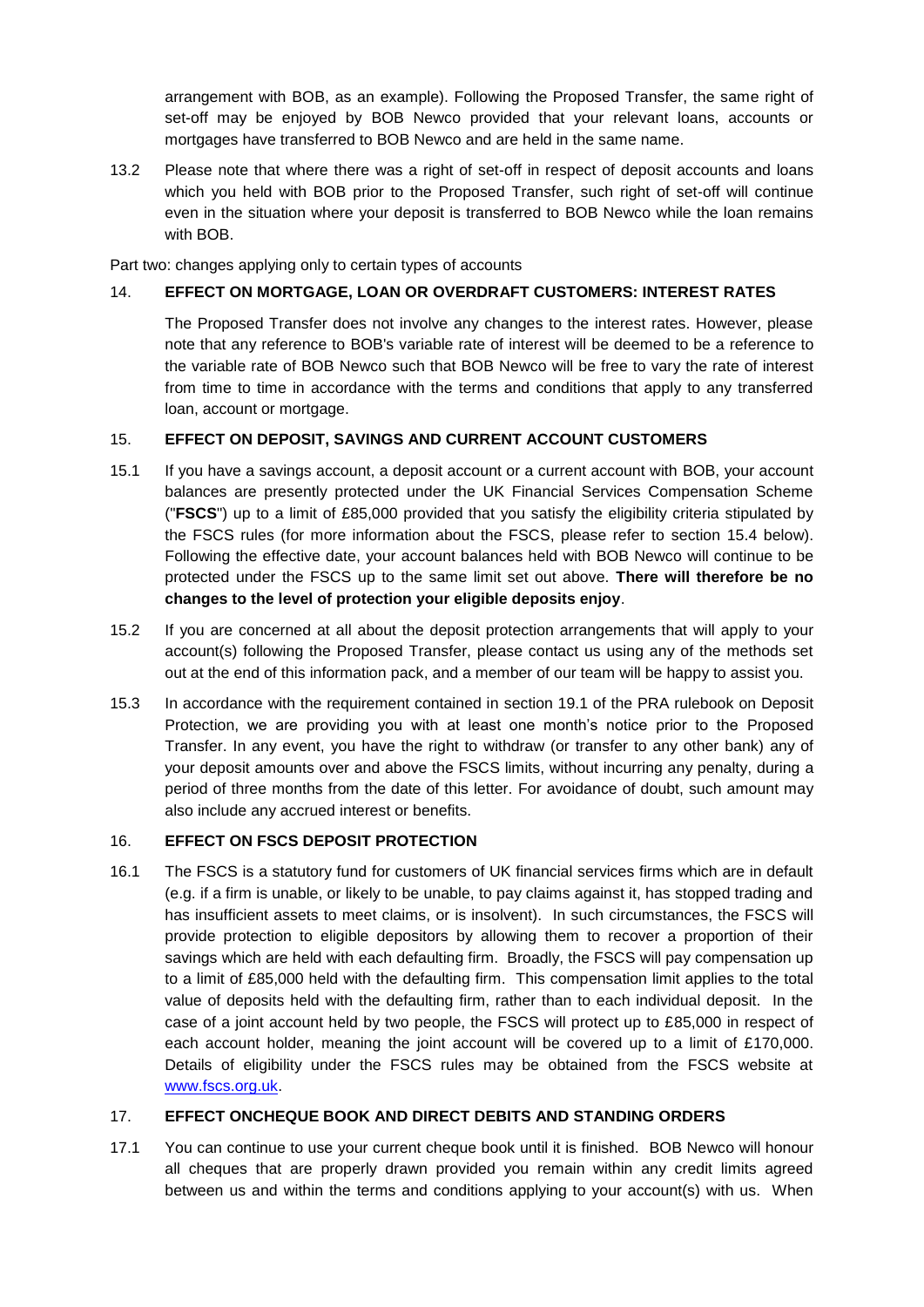your current cheque book is finished, please apply to BOB Newco for a new cheque book in the normal way.

- 17.2 As a result of the Proposed Transfer your direct debit and standing order instructions to BOB will be transferred to BOB Newco and BOB Newco will, in future, be the bank undertaking your standing orders and direct debits. You will not need to take any other action. If, in the future you wish to put in place a new standing order or direct debit or amend or cancel existing ones you should contact BOB Newco to do this. Your account number(s) and sort code will remain the same. Therefore, if you are sending or receiving payments within the UK, there will not be any changes.
- 17.3 However, your SWIFT number will change and IBAN number remains the same as result of the Proposed Transfer. BOB will notify you of the new SWIFT number in due course. Please note that SWIFT/IBAN details are required for accepting payments from outside UK. Although you will need to use your new SWIFT Code and IBAN number from the effective date, we will have transition arrangements in place for a further six months, so even if you use your old SWIFT/IBAN numbers, it will still be processed into your account.

### 18. **EFFECT ON CUSTOMERS HOLDING A CORPORATE LOAN**

Some corporate loans will transfer under the scheme document and you will have been notified if you are a counterparty to a transferring corporate loan before the final court hearing on15 November 2018. If you have not been notified by this date, your loan is not transferring and there are no changes to it.

#### 19. **EFFECT ON CUSTOMERS HOLDING AN ACCOUNT IN INDIA**

This proposed transfer impacts only our UK business and does not impact our Indian operations. Hence, if you hold any account(s) with one of our Indian branches (including NRI, NRE, Home Loan, FCNR accounts etc.), there are no changes to it.

### **C. THE TRANSFER PROCEDURE AND COURT PROCESS**

#### 20. **HOW AND WHEN WILL THE TRANSFER TAKE PLACE?**

The Proposed Transfer will be carried out under Part VII of FSMA and will be submitted to the court for approval. In order to complete the Proposed Transfer, we are required to follow a strict procedure as laid down by Part VII of FSMA which is designed to protect customers' interests and involves liaising with the Financial Conduct Authority ("**FCA**") and the PRA.

The final court hearing to consider, and if thought fit approve, the Proposed Transfer is currently scheduled for 15 November 2018 (the "**Final Hearing**"). If approved by the court, the Proposed Transfer will take effect on 1 December 2018 (the "**Effective Date**"), and the Transferring Business will automatically transfer to BOB Newco as of that date. We will release an announcement confirming the outcome of the Final Hearing on our websit[ehttp://www.bankofbarodauk.com/subsidiaryo](http://www.bankofbarodauk.com/subsidiary)n the first business day following the Final Hearing. Notices will also be published in national newspapers in the UK.

### 21. **WHY DOES THE TRANSFER NEED COURT APPROVAL?**

We are following a statutory process which is set out in Part VII of FSMA. This requires, amongst other things, court approval of the transfer.

# 22. **WHY IS THERE A DELAY BETWEEN THE DATE OF THE FINAL HEARING AND THE EFFECTIVE DATE?**

This time is to enable us to make various administrative and other arrangements to ensure a seamless transition for our customers from 1 December 2018.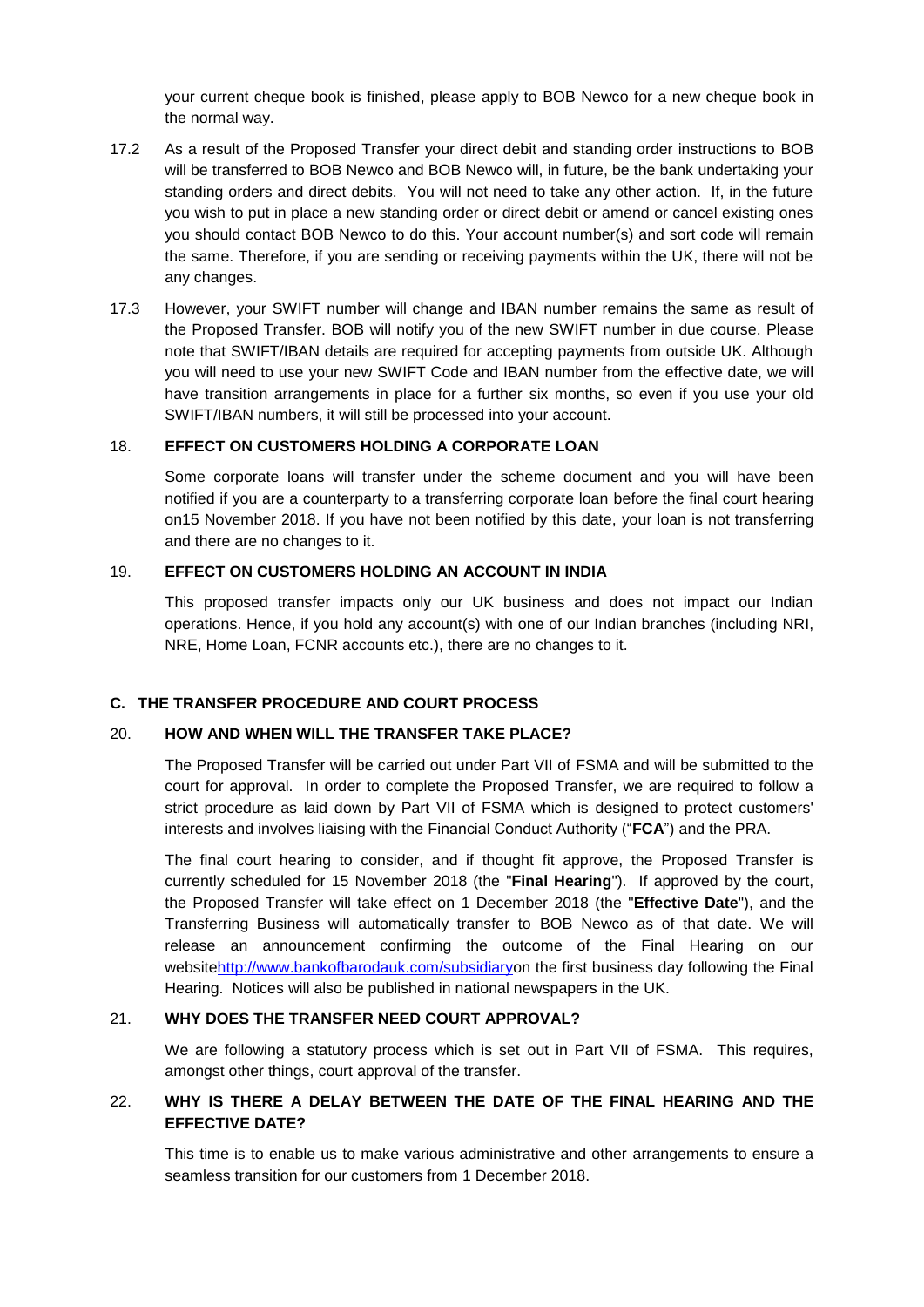### 23. **WHAT HAS ALREADY HAPPENED AS PART OF THE COURT PROCESS?**

At a hearing on 10 September 2018the court authorised the commencement of the Part VII process in respect of the Proposed Transfer and instructed BOB and BOB Newco to communicate with customers and other interested parties.

#### 24. **WHAT WILL HAPPEN BETWEEN NOW AND THE FINAL HEARING?**

Before the Final Hearing, the court will receive copies of the scheme document setting out the terms of the Proposed Transfer in detail and various witness statements (one of which will summarise the feedback received from customers and other interested parties on the Proposed Transfer).

### 25. **WHAT WILLHAPPEN ATTHE FINAL HEARING?**

At the Final Hearing, legal representatives for BOB and BOB Newco will explain the proposals, the notifications made, and any responses received from customers and other interested parties. The court will consider, and be guided by, the views of the PRA and the FCA and any such responses before deciding whether to approve the Proposed Transfer. The court has a wide discretion as to whether to approve a transfer under Part VII of FSMA. The court will take into account the opinions of the PRA, FCA, and any representations made by customers or other interested parties who are concerned that they would be adversely affected by the Proposed Transfer. In addition, the court must be satisfied that: (i) the PRA has given a certificate certifying that BOB Newco has adequate financial resources to act as a UK authorised bank; (ii) BOB Newco has the necessary authorisations required to enable the business of BOB to be carried on by BOB Newco (or will have these before the Proposed Transfer takes effect); and (iii) in all the circumstances of the case, it is appropriate to sanction the Proposed Transfer.

### 26. **IS THERE AN OPPORTUNITY TO VOTE ON THE PROPOSED TRANSFER?**

No, customers and other interested parties have no voting rights in respect of the Proposed Transfer. However you do have a right to object to the Proposed Transfer if you believe you will be adversely affected by it and for your objections to be heard by the court (see question [28b](#page-5-0)elow for further information).

### 27. **CAN I OBJECT TO THE PROPOSED TRANSFER?**

If you are concerned that the Proposed Transfer could adversely affect you, you can write to us with your concerns or queries. If you have any complaints related to the Proposed Transfer, you can email us atcustomercare.uksub@bankofbaroda.com or write to us at Customer Care (Subsidiary), 32 City Road, EC1Y 2BD London.

Alternatively, you can appear at the Final Hearing or instruct a legal representative with advocacy rights (at your own cost) to appear at the Final Hearing to object to the Proposed Transfer and make representations on your behalf. The Final Hearing will take place on 15 November 2018at The Rolls Building, Fetter Lane, London EC4A 1NL.

If you wish to notify us of your intention to appear or be represented at the Final Hearing to object to the Proposed Transfer, please provide written notice of your intention to do so, together with your reasons for wishing to appear, as soon as possible and at the latest by1 November 2018to us at the address provided at the end of this information pack.

If you do not intend to appear at the Final Hearing, but have an objection to the Proposed Transfer, please notify us as soon as possible, and at the latest by1 November 2018, together with the reasons for your objection, by writing to us at the address provided at the end of this information pack. Any objections received will be shared with the Court in advance of and during the Final Hearing.

If you do not agree with our response to your concerns or queries, you can refer the matter to the Financial Ombudsman Service for a review of your complaint, free of charge. For more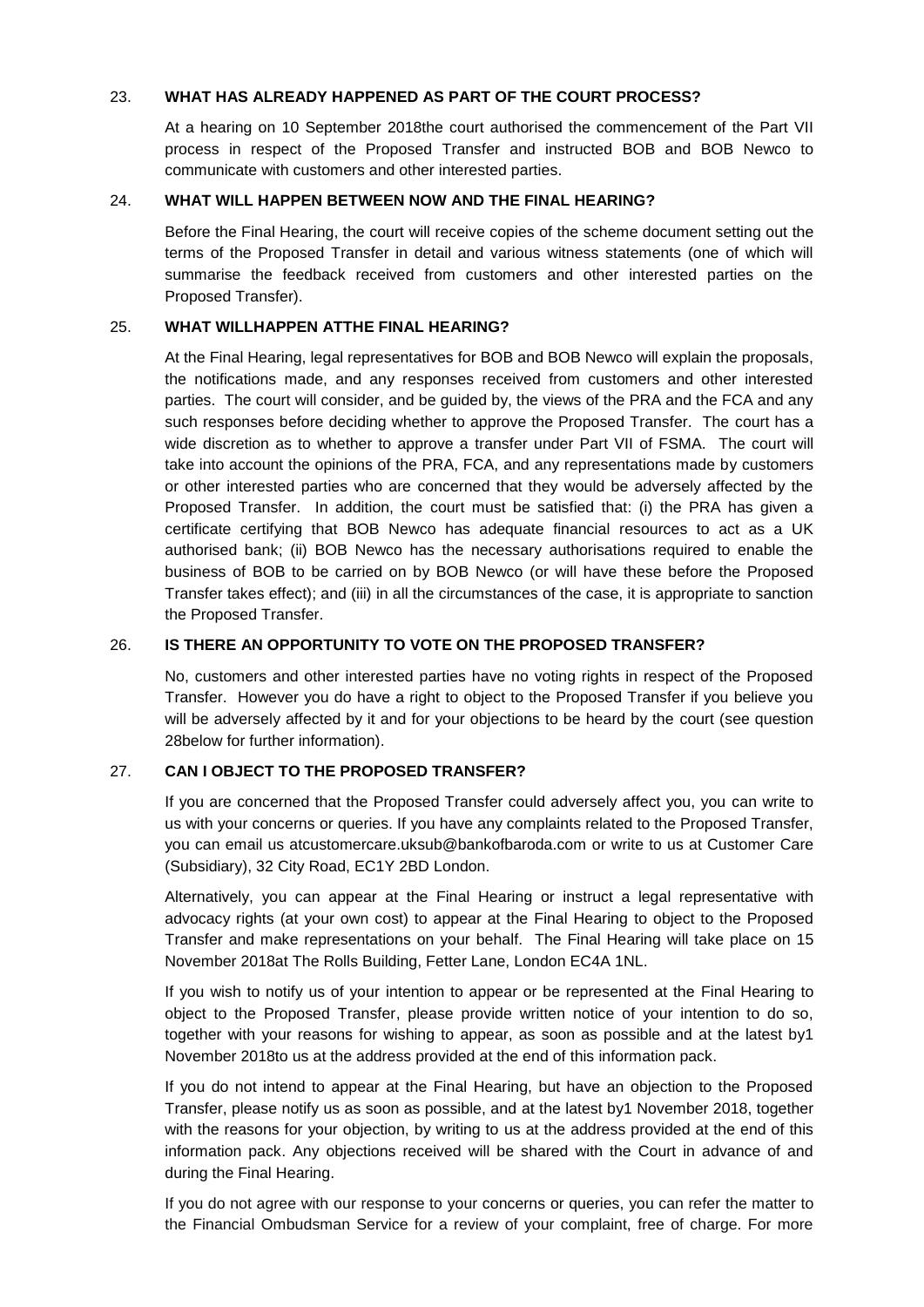information, please visit the Financial Ombudsman website at [www.financial](http://www.financial-ombudsman.org.uk/)[ombudsman.org.uk.](http://www.financial-ombudsman.org.uk/) You can contact them by email at [complaint.info@financial](mailto:complaint.info@financial-ombudsman.org.uk)[ombudsman.org.uko](mailto:complaint.info@financial-ombudsman.org.uk)r by phone on 0300 123 9123. You can also write to the Financial Ombudsman Service at: Financial Ombudsman Service, Exchange Tower, London E14 9SR.

### <span id="page-5-0"></span>28. **DO I NEED TO DO ANYTHING FURTHER?**

If you do not wish to object to the Proposed Transfer, and do not require any further information, there is no need to do anything further.

#### **D. WHAT HAPPENS AFTER THE COURT PROCESS**

#### 29. **WHAT HAPPENS IF THE COURT DOES NOT APPROVE THE PROPOSED TRANSFER?**

If the court does not approve the Proposed Transfer, the changes we propose will not take effect and as such your mortgage, loan, savings account, deposit account, current account, or other BOB product will not transfer to BOB Newco and you will remain a customer of BOB.

#### 30. **WHAT WILL MY BANK BE CALLED AFTER THE PROPOSED TRANSFER?**

The name of your bank will be Bank of Baroda (UK) Limited.

#### 31. **WILL MY ACCOUNT DETAILS BE THE SAME?**

Your account number(s) and sort code will remain the same. Therefore, if you are sending or receiving payments within the UK, there will not be any changes.

However, your SWIFT number will change and IBAN number remains the same as result of the Proposed Transfer. BOB will notify you of the new SWIFT number in due course. Please note that SWIFT/IBAN details are required for accepting payments from outside UK. Although you will need to use your new SWIFT Code and IBAN number from the effective date, we will have transition arrangements in place for a further six months, so even if you use your old SWIFT/IBAN numbers, it will still be processed into your account.

### 32. **WILL THE PROPOSED TRANSFER AFFECT TO WHOM I MAKE PAYMENTS AND FROM WHOM I RECEIVE PAYMENTS?**

If the court sanctions the Proposed Transfer, from the effective date all of your payments will be made to and from BOB Newco, rather than BOB.

# 33. **WILL THERE BE ANY INTERRUPTIONS TO THE SERVICES YOU PROVIDE AS A RESULT OF THE PROPOSED TRANSFER?**

We do not expect any major interruptions to the service. The time between now and the effective date will be used by BOB Newco to ensure that the relevant systems and support services are fully in place. This will enable us to ensure a seamless transition for our customers when the transfer takes effect.

# 34. **WHOM SHOULD I CONTACT IF I HAVE ANY QUESTIONS RELATING TO MY ACCOUNT(S) AFTER THE EFFECTIVE DATE?**

If the Proposed Transfer is approved by the court, and your account(s) transfer to BOB Newco, then from the effective date, BOB Newco will become your new contact. Our usual contact details will remain the same and they are provided in the Further Information section below.

#### **Further information**